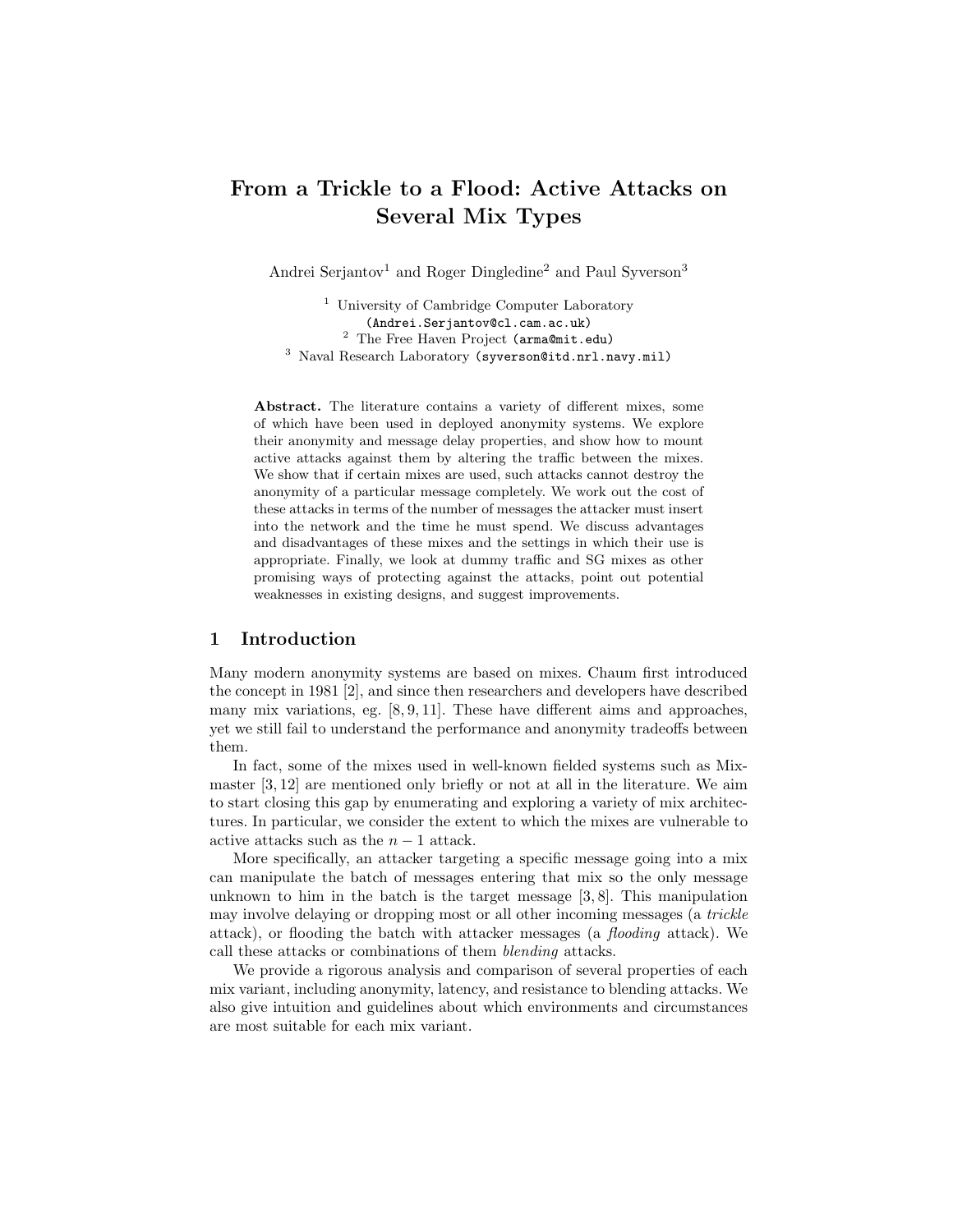# 2 Blending Attack Taxonomy

In the past, many anonymity systems have been concerned with protecting their users against passive adversaries, either global or local, usually citing the  $n-1$  or the blending attack as a vulnerability, with (quoting [1]) "no general applicable method to prevent this attack". In this paper we discuss ways of reducing this vulnerability.

Here we consider a global active adversary who is not only able to see the traffic on all the links, but also to delay (remove) and insert arbitrarily many messages into the system in a short (constant) time. These are reasonable assumptions — methods of logging per-packet data on high bandwidth links exist, as does the possibility of building fast hardware to insert or delay messages. We further assume our attacker can send messages from many different source addresses; indeed, infrastructures to ensure sender authentication have proved difficult to build. More importantly, source authentication on links would trivially defeat the very anonymity free-route mix networks are intended to protect. The active attacker's threat comes from his power to log and manipulate messages on the links.

Note that the global active attacker can be viewed as a combination of two separate attackers: one who can only insert messages (global inserting attacker) and one who can only delay messages (global delaying attacker).

It is well known that the ability to insert or delay messages may allow the attacker to determine, for instance, the recipient of a particular message originating from a sender. We illustrate this in the case of a single threshold  $n \text{ mix}^1$ . The attack, commonly referred to as the  $n-1$  attack, proceeds as follows: The attacker observes the target message leaving the sender heading towards the mix and delays it. He now starts sending messages into the mix until it fires. As soon as the mix fires, he stops all other messages from entering the mix and sends in the target message along with  $n - 1$  of his own messages. After the mix fires, he can recognize each of the  $n - 1$  messages when they leave the mix and can therefore determine the destination of the target message.

We now consider the properties of this attack before going on to examine how a similar arrangement could work on other mixes.

First of all, we note that the attack is  $exact$  — that is, it provides the adversary with the ability to determine the receiver of a particular message with certainty 1 (the anonymity of a message passing through the mix is  $0)^2$ . We also note that this attack does not depend on the rest of the mix network; that is, the attacker has enough power to always isolate and trace a particular message. We call such an attack *certain*.

We classify mixes into the following categories of vulnerability to blending attacks.

<sup>1</sup> The same attack can be used against a mix cascade by mounting it against the first mix, or against a mix network by repeating it  $\ell$  (the number of mixes in the path) times.

<sup>2</sup> In this case, we can use either the information theoretic definition of [13] or the usual anonymity set definition.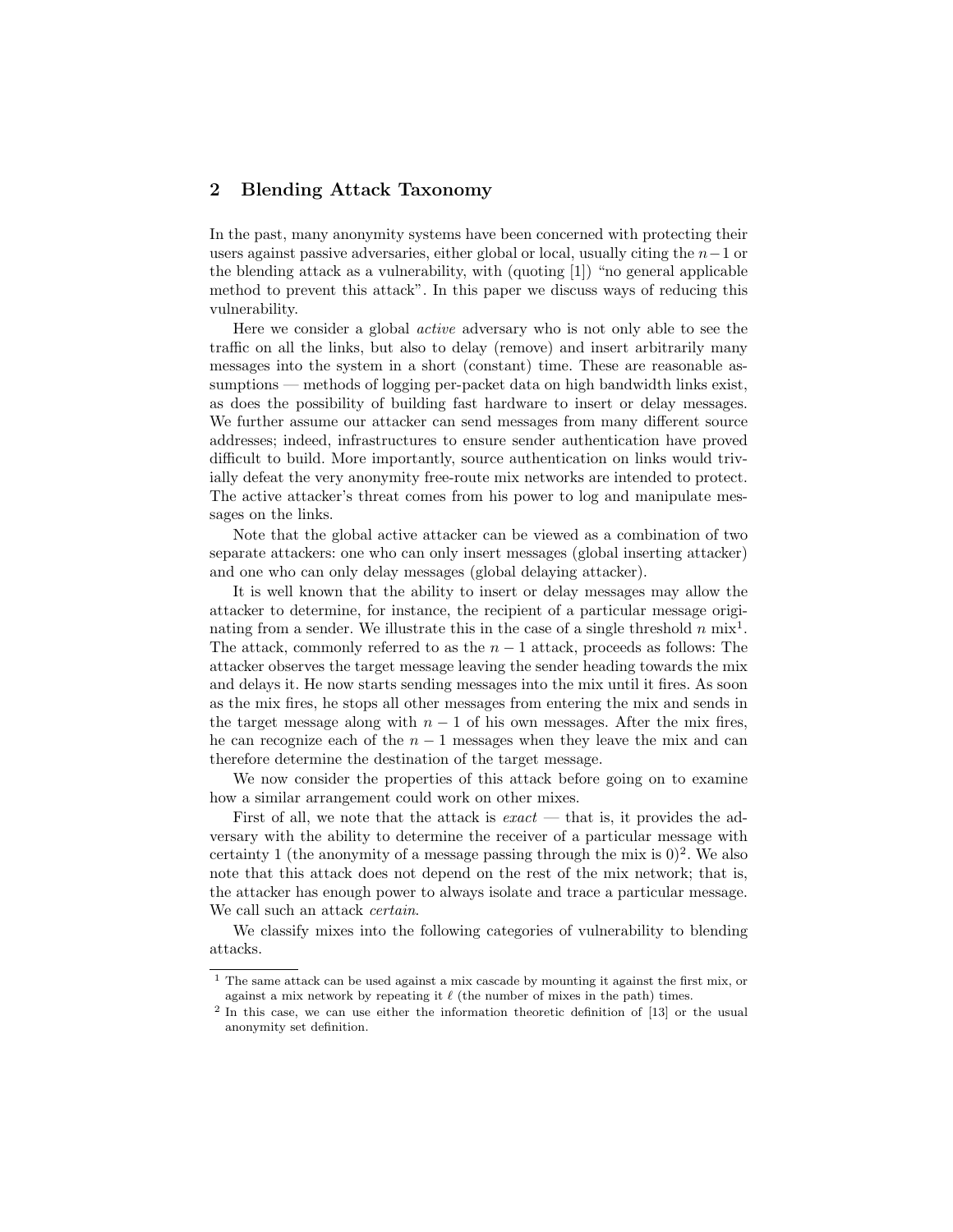- If no blending attack can reduce the anonymity of any message at all, the mix is strongly resistant to active attacks.
- If no blending attack can reduce the anonymity of any message below a constant  $k$ , then the mix has blending attack anonymity  $k$ .
- If the attacker can always reduce the anonymity of a message arbitrarily, but never to 0, the mix is vulnerable to non-exact, uncertain blending attacks.
- If the attacker can always reduce the anonymity of a message to 0, but may need to spend an arbitrary amount of resources (time/messages) to do so, the mix is vulnerable to exact, uncertain attacks.
- If the attacker is always able to reduce the anonymity of a message to 0 in a finite amount of resources, it is vulnerable to exact certain attacks.

Although it may appear that the "vulnerability" of the mixes goes up as we go down the list, this is not necessarily the case  $-$  the cost of the attack is important to consider as well. For example, suppose the anonymity of a message going through Mix 1 under active attack is proportional to the inverse of the cube of the number of messages expended in the attack. This mix can be seen as "more vulnerable" than Mix 2 which is always compromised by  $10^6$  attacker messages. Note that Mix 1 is vulnerable only to non-exact blending attacks, while the Mix 2 is vulnerable to exact certain attacks.

We now proceed to analyze and categorize several mixes. We suggest their blending attack cost functions (both of time and number of messages) where necessary.

# 3 Simple Mixes

In this section we describe various mixes divided according to their flushing algorithms. In particular we set out for each mix type: mix parameters, what the flushing algorithm is, the delay on messages in normal operations (i.e., when not under attack), the minimum and maximum anonymity provided against a purely passive adversary, analysis of the blending attacks on the mix, and finally a discussion of the adversaries capable of performing blending attacks. This section describes simple mixes, in which all of the messages in the mix are sent each time it fires. The more complex pool mixes are discussed in the next section.

In describing the different mix flushing algorithms and working out their properties, we make several assumptions:

- The mixes take a constant time to fire (send messages out).
- The mixes have limited physical memory and so can only contain a finite number of messages. Further, they have finite bandwidth, so can only receive a certain number of messages in a given amount of time.
- Mixes prevent message replays.<sup>3</sup>

 $3$  Actually, flooding to overflow replay caches is a closely related problem — for example, Mixmaster 2.0 [12] expired old entries in the replay cache when it had too many, providing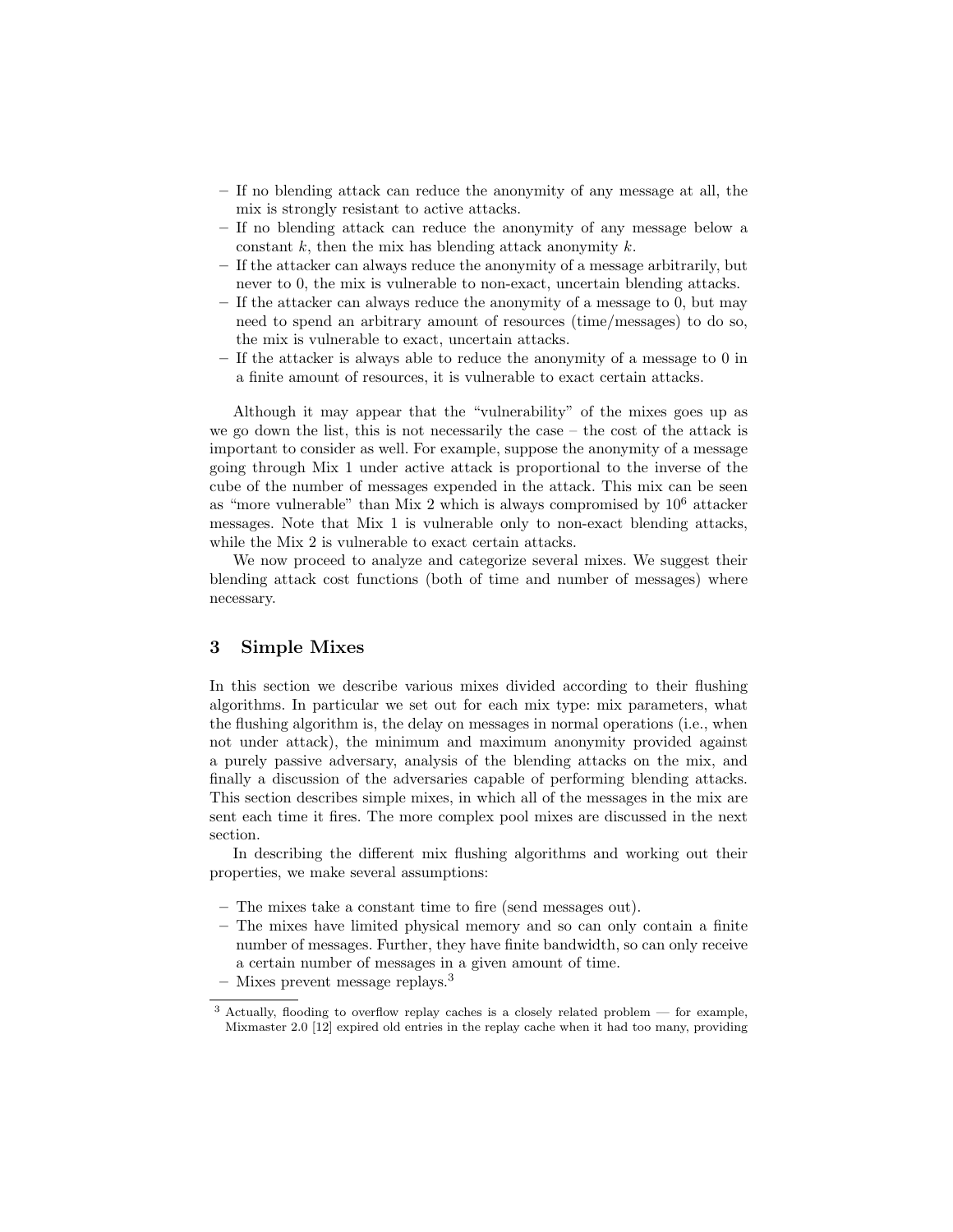- Messages may or may not arrive at a uniform rate.
- In calculating the minimum and maximum anonymity we assume the global passive adversary. The vulnerability to the active attacker is described separately.
- When we talk about anonymity, we mean sender anonymity. Similar ideas can be applied to receiver anonymity as well.

### 3.1 Threshold Mix

Parameters: n, threshold.

Flushing Algorithm: When the mix collects n messages, it fires (delivers all n).

*Message Delay:* The minimum delay is  $\epsilon$  (the target message arrives when there are n−1 messages already in the mix). The maximum delay can be infinite (the target arrives at a mix and no more ever arrive). Assuming a constant rate of arrival of messages r, we can calculate the mean delay:  $\frac{n-1}{2r}$ .

Anonymity: The anonymity set against a passive adversary has n elements. We assume that all the messages in the batch are from different senders (and go to different receivers).

Blending Attack Behaviour: The attack proceeds as outlined in Section 2 and is usually referred to as the  $n-1$  or the flooding attack. It takes  $\epsilon$  time as inserting the required messages and the (usually two) firings of the mix take a constant time. The attack takes a minimum of  $n-1$  (the attacker waits until the mix is empty, forwards the target message to the mix along with  $n-1$  attacker messages to flush it out) and a maximum of  $2n-2$  messages (the attacker does not wait for the mix to become empty).

Adversaries: The above attack seemingly requires both the global delaying attacker capabilities and the global inserting attacker capabilities. However, this is not necessarily so. If the global inserting attacker is able to insert  $n - 1$  of his own messages between each of the "good" messages going into a mix, he effectively mounts an  $n-1$  attack on each of them.

Another possible attack scenario is when an attacker owns a mix in a free route mix network. He has the capability to delay all the messages going through this mix until the conditions are "just right", i.e. the next mix contains  $n-1$ of the attacker's messages and will fire as soon as the target message reaches it. Thus, he has the capability to attack the next mix in the route of each of the messages going through the mix he controls. (As a result, if the attacker owns all the mixes but one, he is able to compromise anonymity of any message.)

a window of attack for a flooding adversary. But since [4] shows the feasibility of a freeroute network that securely protects against replays until a periodic key rotation event (after which the history can be forgotten), we think our assumption is reasonable; we will ignore replays and related issues for the rest of this paper.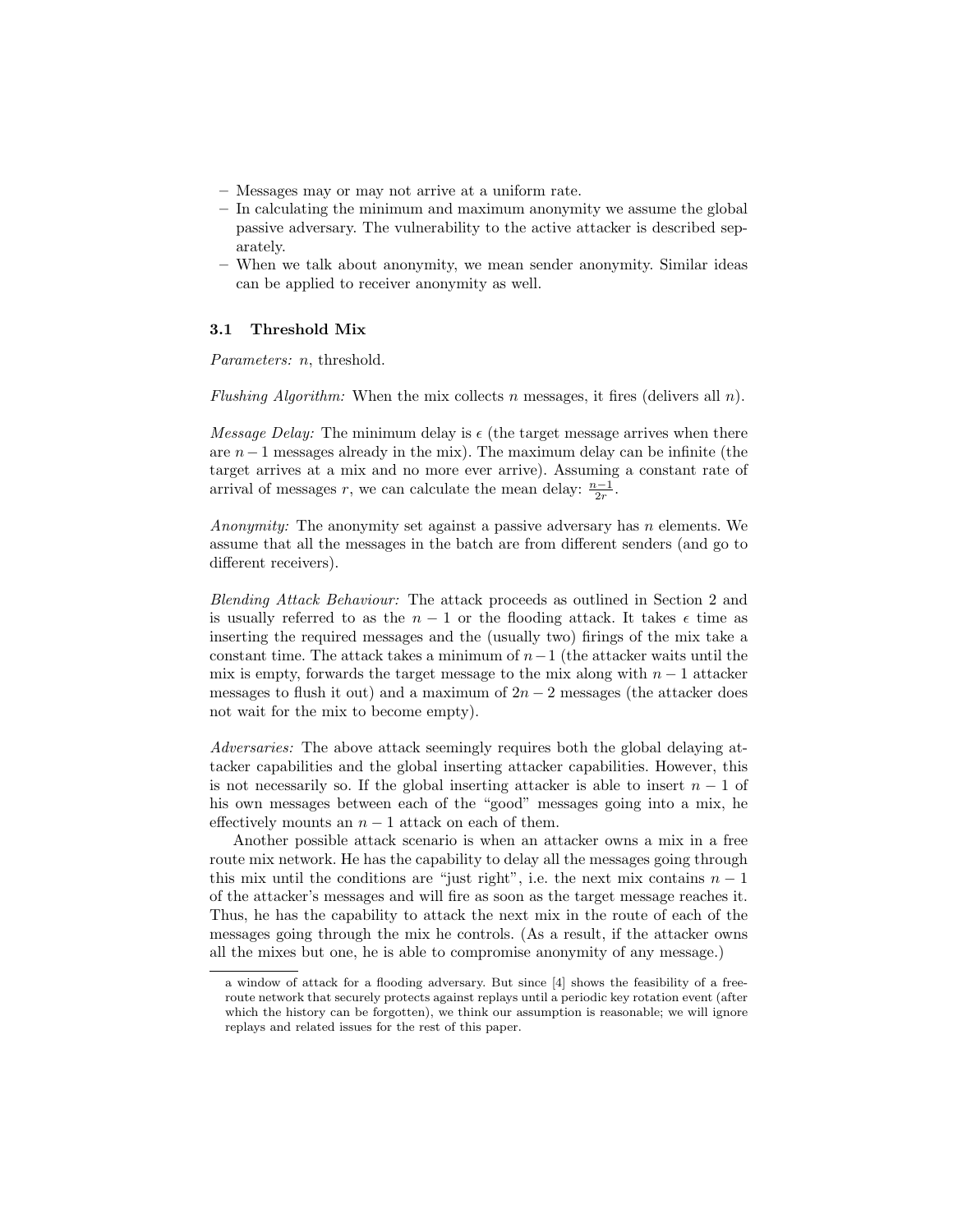## 3.2 Timed Mix

Parameters: t, period.

Flushing Algorithm: The mix fires (flushes all messages) every  $t$  seconds.

*Message Delay:* The minimum delay is  $\epsilon$ , which occurs if the message arrives just before the mix is due to fire. The maximum delay is  $t - \epsilon$ , which is the case when the message arrives just after. The mean delay is  $\frac{t}{2}$ .

Anonymity: The minimum anonymity set is  $0$  — no messages arrive during the entire time period. The maximum anonymity set is theoretically infinite, but in practice is limited by the capacity of the mix. The mean anonymity set (assuming a rate of arrival of r msgs/s) is rt.

Note that the threshold and timed mixes are in some sense dual. If the goal of the anonymity system is to guarantee anonymity at the expense of fast message delivery, threshold mixes are good. (This is the scenario of a spy in a hostile country — if the anonymity is compromised, the spy is caught.) On the other hand, if timeliness of message delivery is crucial and anonymity is a bonus, the timed mix is ideal. Notice that if the messages are assumed to arrive at a constant rate, the properties of these mixes are exactly equivalent.

Blending Attack Behaviour: The attack is exact and certain and proceeds as follows: The adversary delays the target message for a maximum of time  $t$  until the mix fires. He then delivers the target message and blocks all other incoming messages. After another  $t$  seconds the mix fires again producing the target message on its own. This takes a maximum of  $2t - \epsilon$  and a minimum of  $\epsilon$  seconds (when the mix was empty and about to be fire), and 0 messages. The attack is usually referred to as the trickle attack.

Adversaries: This attack does not require any insertion of messages, so the global delaying attacker is sufficient. We also note that this "attack" can happen naturally in low traffic conditions, so a dishonest mix may be able to attack the next hop of a message simply by holding it until the next hop is empty and about to fire.

### 3.3 Threshold Or Timed Mix

Parameters: n, threshold; t, period.

Flushing Algorithm: The mix fires (flushes all messages) every t seconds or when n messages accumulate in the mix.

Message Delay: The maximum message delay is  $t - \epsilon$ , the minimum is  $\epsilon$ .

Anonymity: The minimum anonymity set is  $0 -$  no messages arrive during the entire time period. The maximum anonymity is  $n$ .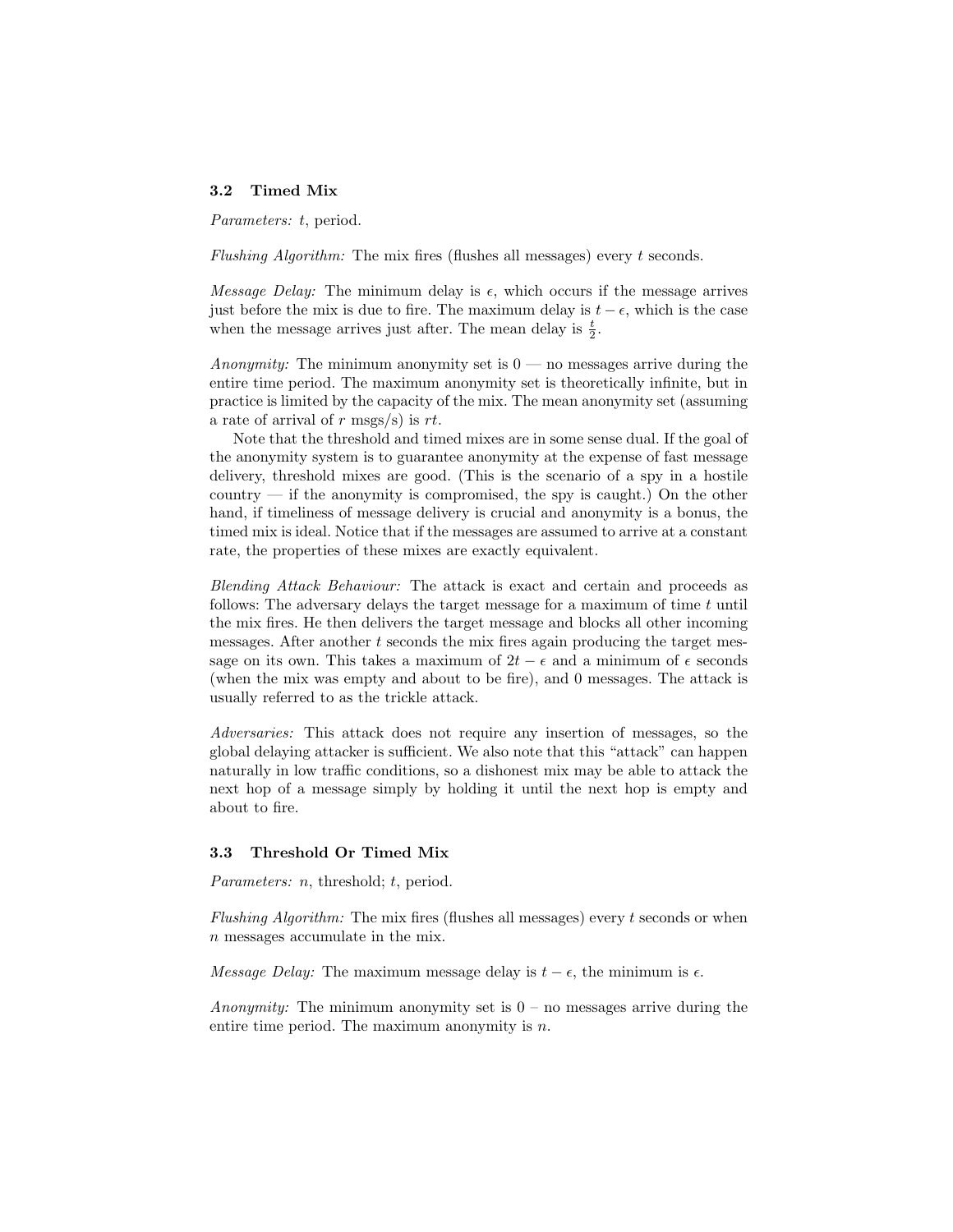Blending Attack Behaviour: This design gives the worst case of threshold and timed mixes (and thus still exact and certain). The adversary can choose to perform a trickle attack, a flood attack, or a mixture of the two depending on whether he prefers to wait or send messages. It can be performed in a minimum of 0 messages in somewhere between 0 and  $2t - \epsilon$  seconds or with a maximum of  $2(n-1)$  messages, in  $\epsilon$  seconds.

Adversaries: This attack can be performed by either the global inserting or the global delaying attacker.

### 3.4 Threshold And Timed Mix

Parameters: n, threshold; t, period.

Flushing Algorithm: A mix fires (flushes all messages) every  $t$  seconds but only when at least  $n$  messages have accumulated in the mix.

*Message Delay:* The minimum delay is  $\epsilon$ , and there is no maximum delay.

Anonymity: The minimum anonymity of this mix is n. The maximum anonymity is in theory infinite, but is limited in practice by the number of messages the mix can hold.

Blending Attack Behaviour: The  $n-1$  attack is still exact and uses a combination of the attacks on the threshold and the timed mixes. It takes a maximum of  $2t-\epsilon$ and a minimum of  $\epsilon$  seconds; and a maximum of  $2(n-1)$  and a minimum of  $n-1$  messages.

Adversaries: It is clear that to mount an attack on this mix, the attacker has to have the capability both to delay and to insert messages.

# 4 Pool Mixes

Not only are all the attacks described in the previous section exact and certain, but they are also low-cost. We now examine pool mixes, which give the adversary only an uncertain attack and substantially increase the cost.

# 4.1 Threshold Pool Mix

Parameters: n, threshold; f, pool.

Flushing Algorithm: The mix fires when  $n + f$  messages accumulate in the mix. A pool of f messages, chosen uniformly at random from all the messages, is retained in the mix. (Consider these messages as feedback into the mix.) The other  $n$  are forwarded on. Note that the threshold is the threshold of messages that must be received to fire again during ongoing operation. For pool mixes this is distinct from the 'threshold' of messages to fire when the mix is completely empty, e.g.,  $n + f$  for the current mix type.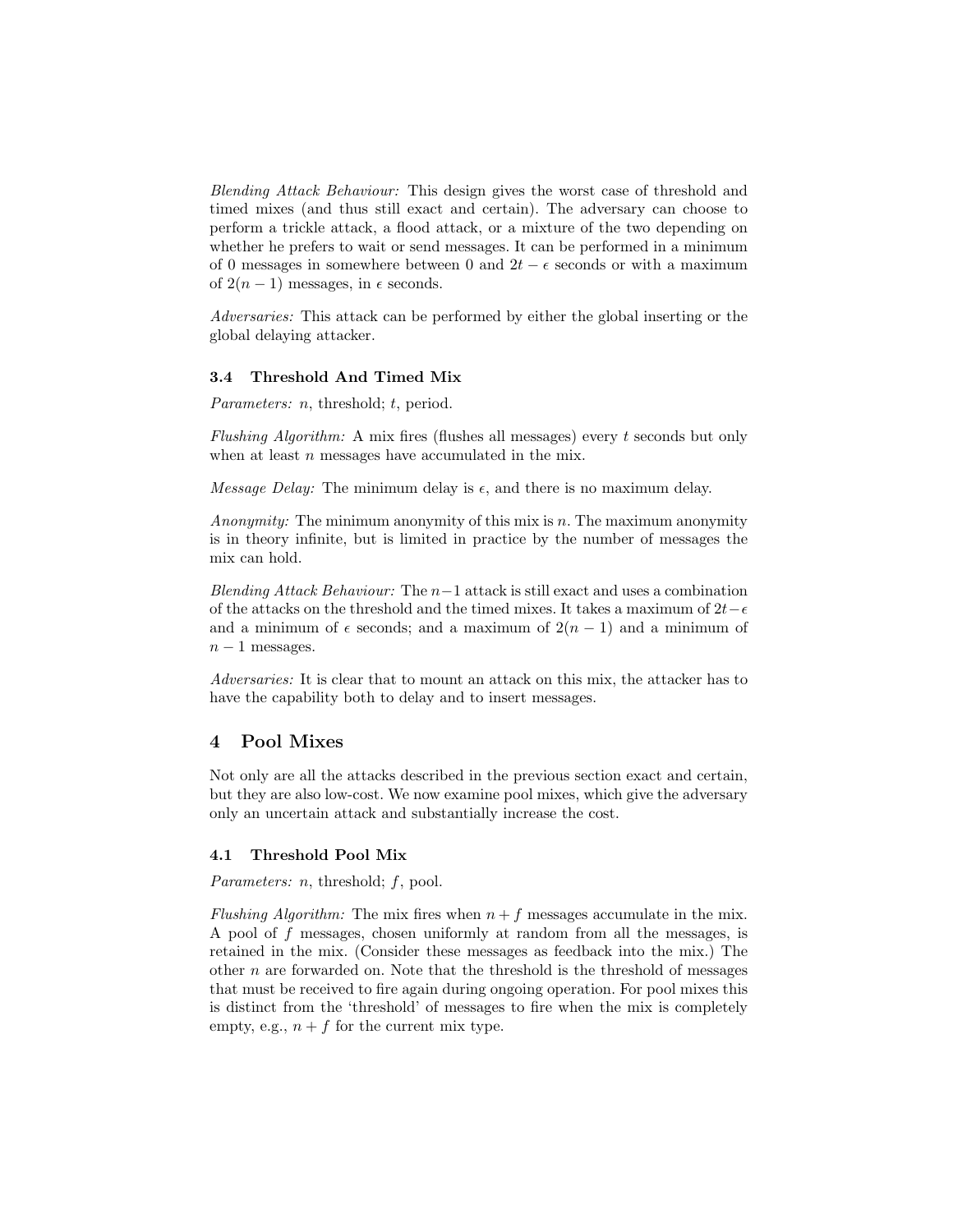*Message Delay:* The minimum delay is  $\epsilon$ , the maximum delay is infinite — until n new messages arrive, the mix does not fire. Note, however, that even if there is a constant flow of messages and the mix is firing periodically, there is still a small but non-zero probability of the message remaining in the mix for an arbitrarily long time. The mean delay is  $1 + \frac{f}{n+f}$  rounds. If the messages arrive at a rate of r per second, then the average delay is  $(1 + \frac{f}{n+f})\frac{n}{r}$  seconds.

Anonymity: Here we have to resort to the information theoretic definition of anonymity described in [13] rather than the standard set-based definition, since the probabilities of the senders (receivers) sending (receiving) the message are unequal. Note also that the anonymity of the message going through a mix depends on the entire history of events that have happened in this mix. Thus, we achieve the maximum anonymity  $A_{max}$  when all of the messages that have ever passed through the mix come from different senders. Serjantov and Danezis carried out this analysis in [13].

$$
A_{max} = -\left(1 - \frac{f}{n}\right)\log\left(n + f\right) + \frac{f}{n}\log f
$$

The concept of minimum anonymity in pool mixes is slightly more elusive. In the threshold mix case we assumed that all the messages in the batch come from different senders. So, regardless of previous senders, the minimum anonymity of a threshold pool mix is at least  $n$ , and therefore no worse than that of a corresponding threshold mix. We could assume that all the other messages may have come from the same sender and thus provide no anonymity, but this would be overly pessimistic — the entire history of the mix is unlikely to consist of messages from just one sender. Thus the minimum anonymity of a threshold  $n$ pool mix is likely higher than that of a simple threshold  $n$  mix.

Blending Attack Behaviour: In general, the blending attack has two phases: flushing the mix so that no good messages remain inside it, then forwarding in the target message and flushing it out onto the network. With simple mixes, one flush was sufficient for each phase. With pool mixes, this is no longer the case. Furthermore, there is now a small but non-zero probability that a given message (e.g. the target message) remains in the mix for an arbitrary length of time. Intuitively, the attack ceases to be certain. It proceeds as follows:

The attacker delays the target message, fills up the pool mix and flushes it. If j of the attacker messages don't come out, he knows that  $f - j$  good messages remain inside the pool mix. He now delays all the other incoming good messages and tries to flush the remaining good messages out of the mix (he can distinguish them as they come out). Of course, this takes more messages than to flush out a threshold mix (see below for details), but the attack is still exact (if/when the attacker succeeds in getting all the messages to leave the mix, he knows it). When all good messages have been flushed, he just sends in the target message, and flushes the mix as before until the target message comes out. Because the attacker is not guaranteed to flush out the mix completely or to flush out the target message, the attack is uncertain.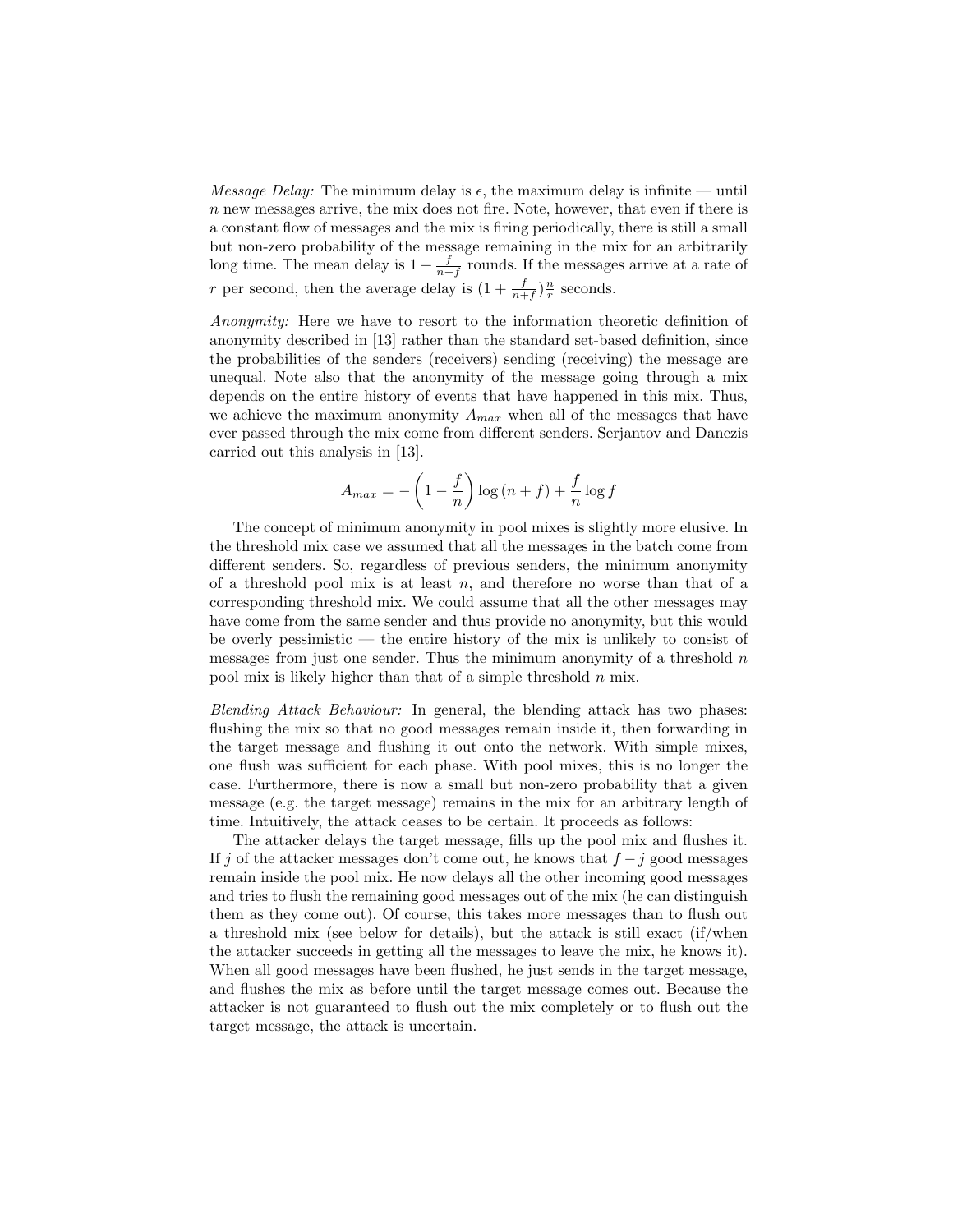Analysis: Flushing out the mix: after r rounds, the probability that a particular message that was in the mix at round  $\theta$  is still in the mix by round  $r$  is

$$
\left(\frac{f}{n+f}\right)^r
$$

If there were  $N$  good messages in the mix initially, the expected number left after  $r$  flushes is  $N$  times the above.

Alternately, we might consider the chance that all N good messages have left the mix by round  $r$ :

$$
\left(1 - \left(\frac{f}{n+f}\right)^r\right)^N
$$

The number of good messages in the mix at the beginning of the attack can vary between f and  $n + f - 1$ .

Example 1 Consider a pool mix with a threshold of 100 and a pool of 60 messages. The average delay of a message through this mix is 1.6 rounds. Assuming the attacker targets a mix with 60 messages, the expected number of good messages remaining in the mix falls below 1 after 5 rounds or 500 attacker messages. Similarly, the chance that all 60 messages have left the pool goes above 50% after 5 rounds, and reaches 99% after 9 rounds.

Thus, the use of a pool mix in an anonymity system not only makes the  $n-1$ attack uncertain, but also more expensive in terms of attacker messages at the cost of increasing the average delay of a message passing through the mix.

### 4.2 Timed Pool Mix

*Parameters: t, period; f, pool; (0, threshold).* 

Flushing Algorithm: The mix fires every t seconds. A pool of f messages chosen uniformly at random is retained in the mix. The others are forwarded on. If  $f$ or fewer messages are in the mix, it does not fire. (Thus, strictly speaking, this is a threshold and timed pool mix, for which the threshold is 0.)

*Message Delay:* The minimum message delay is  $\epsilon$ , and there is no maximum delay (if no messages arrive, the messages that are in the pool will never leave the mix). Like in the case of the threshold pool mix, there is again a small but non-zero probability that any given message could remain in the mix for an arbitrarily long time even if there are messages flowing through the mix.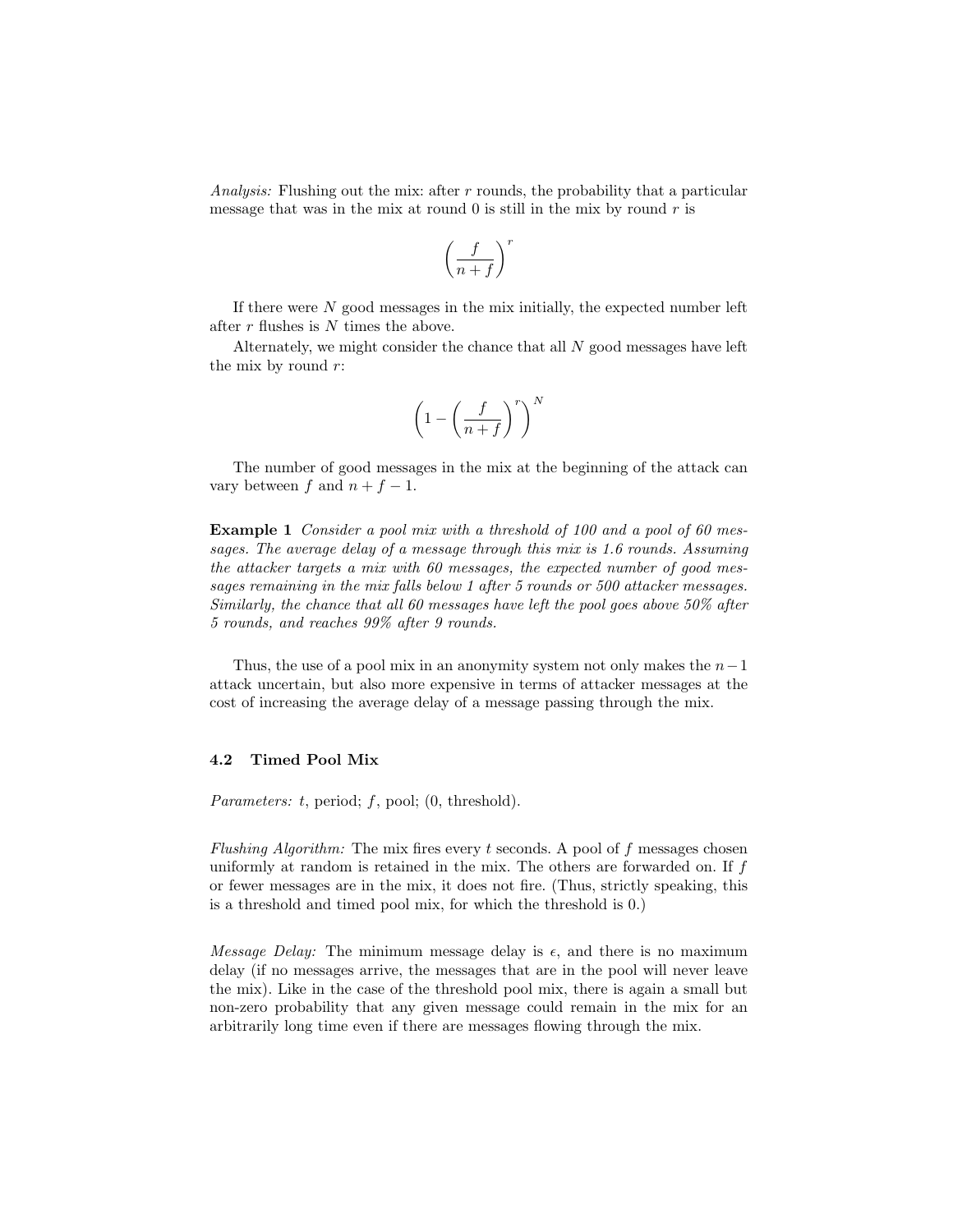Anonymity: The timed nature of this mix allows an arbitrarily large number (only limited by the memory and bandwidth capacity of the mix) of messages to be mixed together. If we assume a constant rate  $r$  of message arrival, the anonymity provided by this mix can be calculated in just the same way as for the threshold case; but we leave this calculation for future work.

Alternatively, the anonymity of a message going through this mix can be calculated from the history of the mix — a record of the operation of the mix ever since it was started. Like in the threshold case, a mix's history includes the senders of each message and also the number of messages that got mixed together in each batch (and, potentially, a whole host of other features). Of course, in practice, a record of only the last few rounds gives a good approximation.

The minimum anonymity of a timed pool  $f$  mix is clearly smaller than that of a threshold pool  $f$  mix (unless the threshold is 1). If the pool is small relative to the batch size, then the bulk of the anonymity comes from mixing the target message with the batch of incoming messages, not from mixing it with the messages in the pool. Because the timed mix does not always have this batch of messages for mixing the target message, its minimum anonymity should be considered to be very much worse than that of the threshold pool mix unless a large pool is maintained.

Assuming reasonable parameters, [13] shows that the anonymity contribution of pool messages is quantifiably greater than that of messages in a new batch. That is, increasing the pool size has a larger effect on anonymity than increasing the batch size. Of course, increasing the pool size also increases the message delay — thus weakening one of the potential advantages of having a timed mix.

Blending Attack Behaviour: Two flavours of blending attack are possible on this mix. The adversary has no control over when the mix fires, but he can choose to add many or just a few messages to each batch. (He prevents all other messages from reaching the mix).

By adding as many messages as possible in one round, he maximizes the probability that after one flush only the attacker messages will be left in the pool. He knows that he has succeeded if f of his messages do not come out with the flush. This approach is very inefficient in terms of the number of messages added by the attacker  $(b)$  since the probability of flushing the mix by this method is  $\frac{f^2}{h}$  $\frac{f^2}{b+f}$  (supposing there were f good messages in the mix initially).<sup>4</sup> However, this aims to flush the good messages out of the mix in one round, and therefore a maximum of  $t$  seconds. Thus the entire attack can be executed in less than  $2t$ seconds with an arbitrarily high probability of success.

Alternatively, the attacker can add just one message to each round for many rounds. This is very efficient in the number of messages b (indeed, this attack is much more efficient than the one on the threshold pool mix in terms of messages, but clearly not in terms of time). The probability of flushing the mix is  $f\left(\frac{f}{f+1}\right)^b$ ,

 $4$  As previously mentioned, in practice there is an upper limit on b due to the finite memory capacity and/or bandwidth of the mix.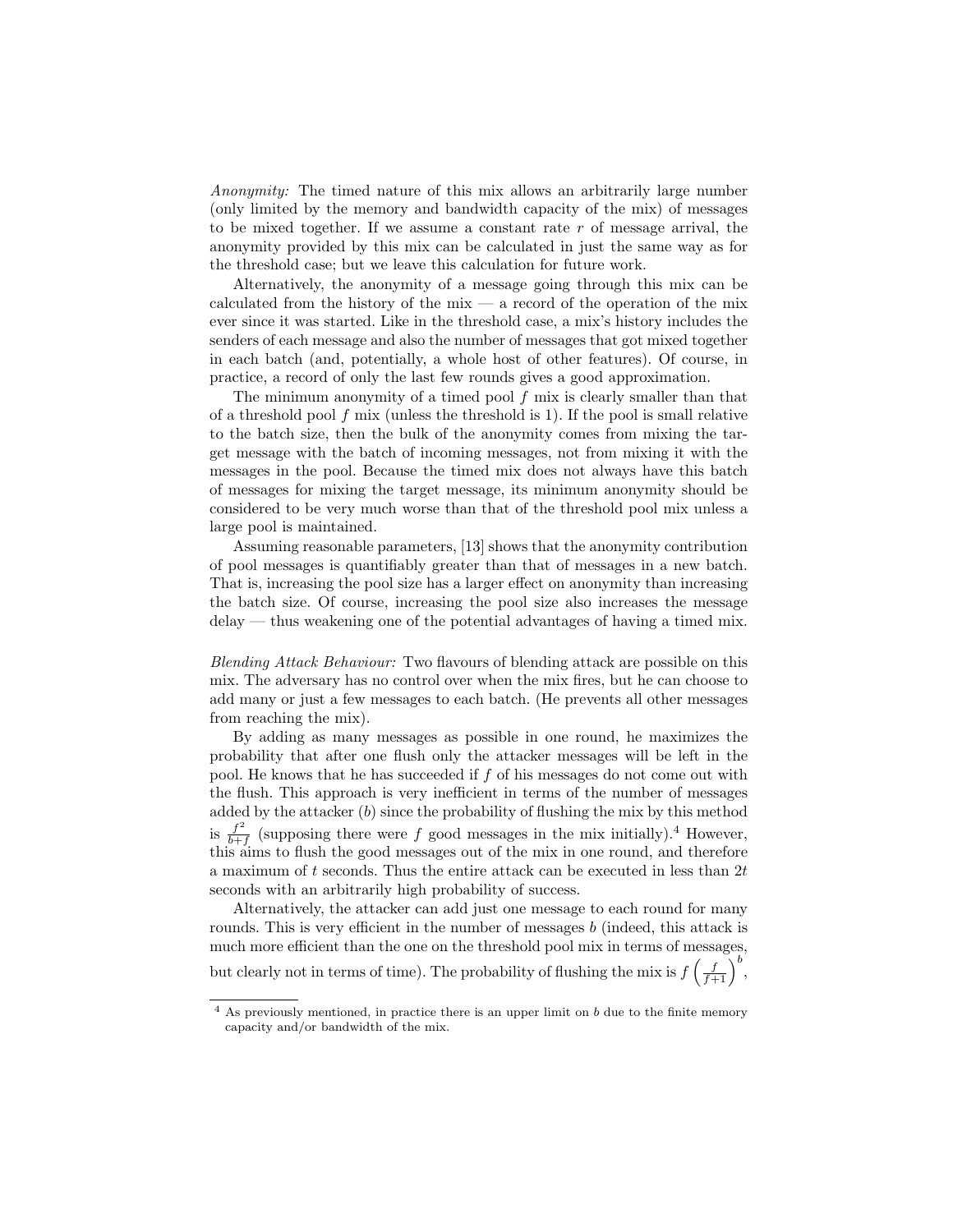but this approach delays all the messages to the mix by tb seconds, which is highly observable to the users of the anonymity system.

The attacker can choose either or a combination of these approaches, based on whether he can send out many messages or delay messages to a mix for a long time.

#### 4.3 Timed Dynamic-Pool Mix (Cottrell Mix)

Parameters: t, period;  $f_{min}$  minimum pool; frac, fraction of messages to be sent; (n, threshold)

Flushing Algorithm: The mix fires every t seconds, provided there are  $n + f_{min}$ messages in the mix; however, instead of sending n messages (as in a timedand-threshold constant-pool mix), the mix sends the greater of 1 and  $|m * frac|$ messages, and retains the rest in the pool, where  $m + f_{min}$  is the number of messages in the mix  $(m \ge n)$ . If  $n = 1$ , this is the mix that has been used in the Mixmaster remailer system for years. We use the term 'Cottrell mix' for  $n = 1$ and 'timed dynamic-pool mix' for the more general case when  $n$  might be greater than one.

We have called constant-pool mixes simply 'pool mix' up to now for consistency with the previous literature. Hereafter, 'pool mix' will refer to either constant or dynamic pool mixes.

When messages arrive at a constant rate of 1 per period, Cottrell mixes are equivalent to both timed pool mixes and threshold-1 constant-pool mixes. Specifically, if the rate r of message arrival is  $1/t$ , the mix will forward 1 message in every period and retain  $f_{min}$  in the pool. For a general Cottrell mix, if the messages arrive at a constant rate of  $n * frac/t$  and  $\lceil n * frac \rceil = n * frac$ , then this is equivalent to a constant-pool mix with threshold of  $f_{min} + n(1 - frac)$ .

*Message Delay:* Like the other pool mixes, the minimum delay is  $\epsilon$ , and there is no upper limit on the delay. The mean delay depends on the future rate of arrival of messages into the mix; it is at least as high as that of a timed constant-pool mix and typically higher.

Anonymity: The dynamic-pool mix has identical minimum and maximum anonymity properties compared to a timed constant-pool mix. We could similarly use a log of the mix's activity to calculate the anonymity of a message passing through it (although the calculation would be slightly different). Also, we note that the anonymity provided by the mix would be higher than that provided by either a timed or threshold constant-pool mix: As the number of messages in the mix goes up, frac keeps the chance of the message remaining in the mix constant, whereas it decreases in the case of the timed constant-pool mix. While the chance of a message remaining in a threshold constant-pool mix is also constant for each flush, increased message rate means more frequent flushing, thus reducing the chance of a message remaining in the constant-pool threshold mix per unit time.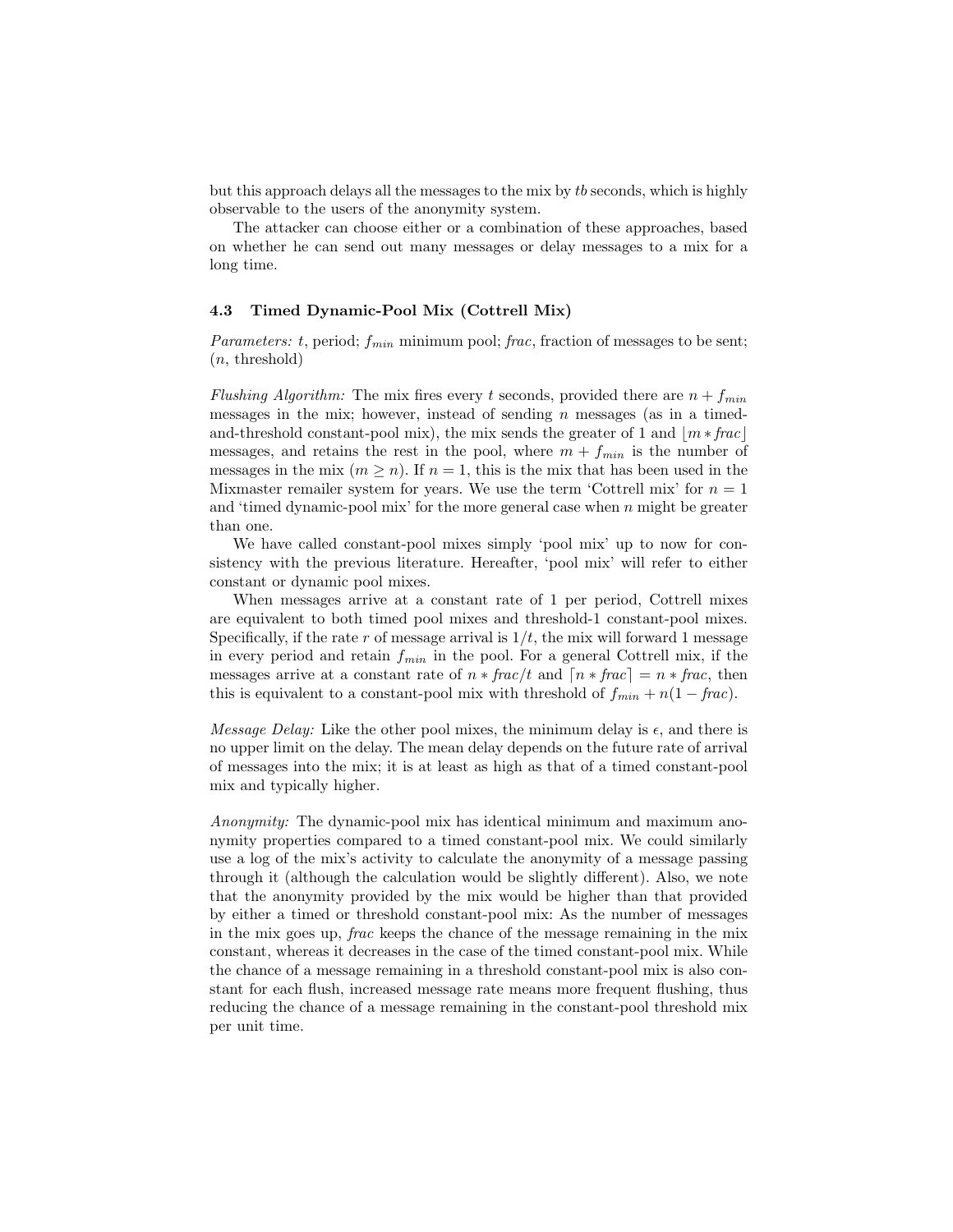Blending Attack Behaviour: The introduction of the dynamic parameter frac has several new consequences compared to the timed constant-pool mix.

Firstly, the maximum probability of flushing the mix of good messages in one flush is frac. Therefore there is no possibility of flushing the mix with high probability in one flush: the first of the two blending attacks on timed constantpool mixes is blocked. As already noted, it is similarly more resistant to flooding than a constant-pool threshold mix.

Secondly, the attacker has to find out how many messages are in the mix. Of course, the number of good messages in the mix is easy to calculate from the number of messages that come out.

Finally, the number of messages inside the pool mix may be arbitrarily high and cannot be reduced to below  $f_{min}$  in one round. Therefore, if we wish to send a message that is harder to track, we should send it at a time of higher traffic thereby increasing the cost (in terms of messages or time) of attempted attacks on it.<sup>5</sup>

Thus timed dynamic-pool mixes require the attacker to delay all the traffic to the mix for a substantial number of rounds, and therefore for a substantial time.

**Example 2** A Cottrell mix with a pool of 60 messages and fraction of  $\frac{6}{10}$  requires 5 rounds for the expected number of good messages remaining in the mix to fall below 1. If the period is 5 minutes, the overall flushing time is 25 mins. 500 messages will be used in the first part of the attack.

This example shows that the protection this mix provides against blending attacks is still weak. Indeed, the probability of a successful attack is proportional to  $\frac{1}{frac}$  where k is the number of rounds. Ideally we would like a mix for which the anonymity does not go to 0 even as the cost of the attack goes up.

We would also be happier with a mix where the probability of a successful attack is proportional to  $\frac{1}{P(k)}$  where P is a polynomial of a small degree.

We note that the minimum anonymity of the Cottrell mix is still very much worse than that of the threshold constant-pool mix (where the threshold size is much larger than the pool size). Therefore, we propose a larger threshold for the timed dynamic-pool mix, to improve its minimum anonymity properties. We believe this modification will not have adverse effects on the blending attack properties, although will slightly decrease the efficiency of this mix.

# 5 More on Resisting Blending Attacks

### 5.1 Resisting Exact Attacks

All of the mixes presented above are vulnerable to exact attacks. In other words, the attacker is always able to find out if his attack is successful, and possibly expend more resources to try again if not.

<sup>5</sup> Unfortunately, an attacker capable of arbitrary message insertions, as we have been assuming, will make it hard to determine times of higher legitimate traffic.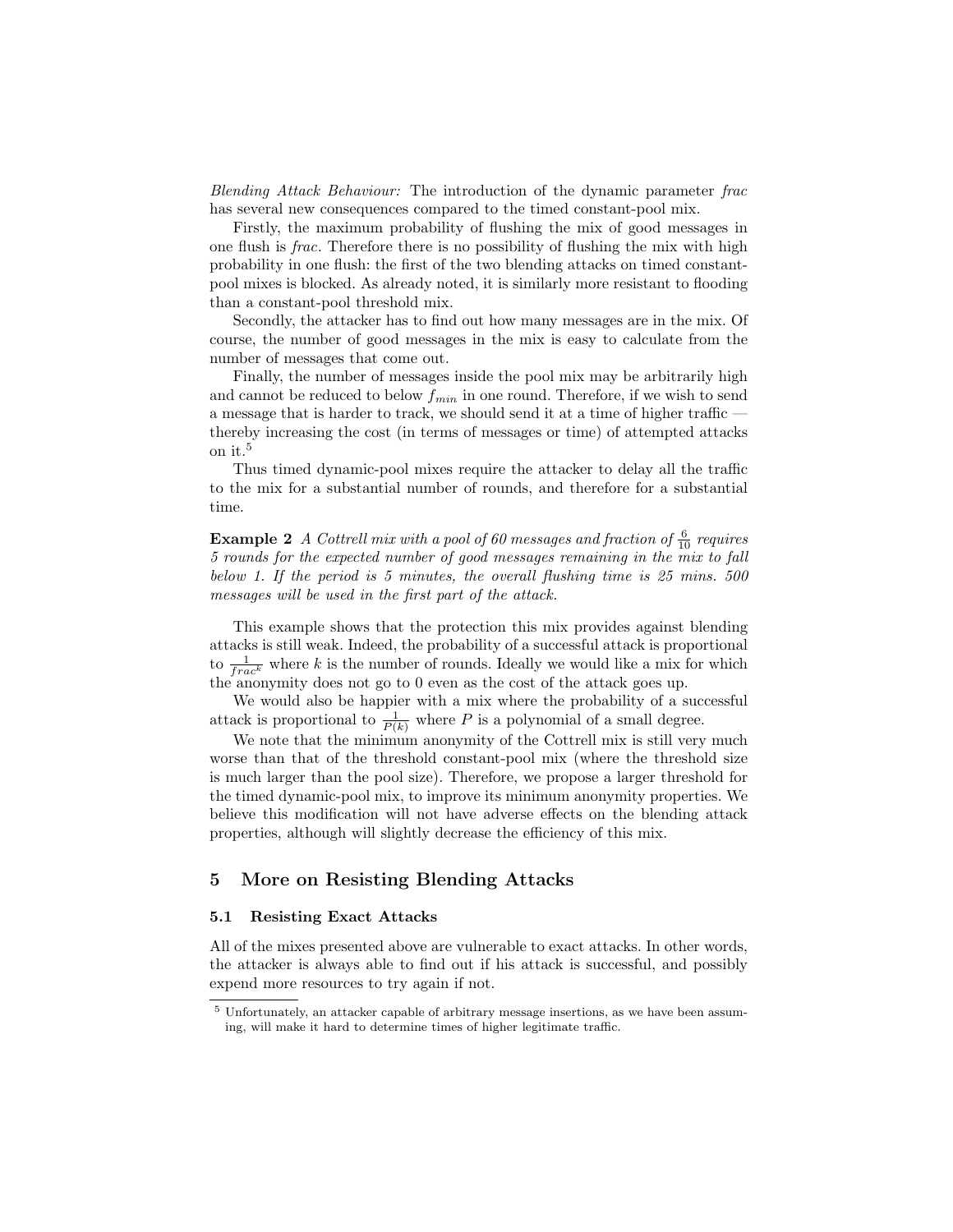However, we could do better. If we make it hard to determine the number of good messages in the mix, it will be harder for the attacker to flush the mix as he will not know how many messages he needs to get rid of. This is easily possible by choosing the number of messages to flush from a binomial probability distribution (flipping a biased coin once for each message to decide whether it is to be flushed or not). The weight of the coin is chosen by an appropriate function of the number of messages in the mix. Thus, it would take the attacker several rounds to establish with any confidence the number of good messages in the mix initially, and he can never be exactly sure of that figure (unless he has the whole history).

While introducing randomness appears to be a promising direction, note that it would not increase the cost of the attack significantly (if at all). Thus, we shall not pursue it further.

### 5.2 Resisting Blending vs Verification

The tools that we give honest mixes to protect against these blending attacks are precisely the tools that dishonest mixes use to launch them. Uncertainty comes from not letting observers know when a given message might leave the mix; *inexactness* comes from not letting observers know how many messages are currently inside the mix. This flexibility allows a mix to prevent the adversary from learning the details of message flow, but at the same time it allows a compromised mix to manipulate message flow, for example by delaying a message until it's ready to launch a trickle attack on the downstream hop.

Many basic mix verification schemes, such as that proposed in [2] where senders observe the batches exiting a mix to confirm it processed their messages, require schemes where the messages come out with the next mix flush. More complex robustness schemes [9] enforce timely message processing if the adversary does not own a threshold of participating mixes. The receipt and witness scheme of [5] works because a mix loses reputation if it hasn't obtained a receipt from the next hop within the allowed timeframe. All of these systems are designed to ensure that messages will leave each mix predictably. Yet more verification schemes that work in a system with pool mixes are described in [7, 10]. There the authors propose a commitment scheme which ensures that the mix commits to a decision before he receives the target message, and his actions are verifiable by the sender of the target message.

In some topologies, such as free route mix networks, a widespread delaying attack is difficult to perform because the adversary must control all mixes that are sending messages to the target mix. In this case we may gain more by allowing mixes to protect against blending attacks than we lose by permitting compromised nodes to manipulate messages. At the other extreme, in a cascade topology, a single compromised mix has absolute control over the downstream message batch. In this case verification of correct processing is critical, to prevent wholescale (unobservable!) anonymity compromise. Methods to detect an attack afterwards, e.g. by checking for successful delivery of test messages at the end of the cascade [6], can help detect misbehaving mixes — but this technique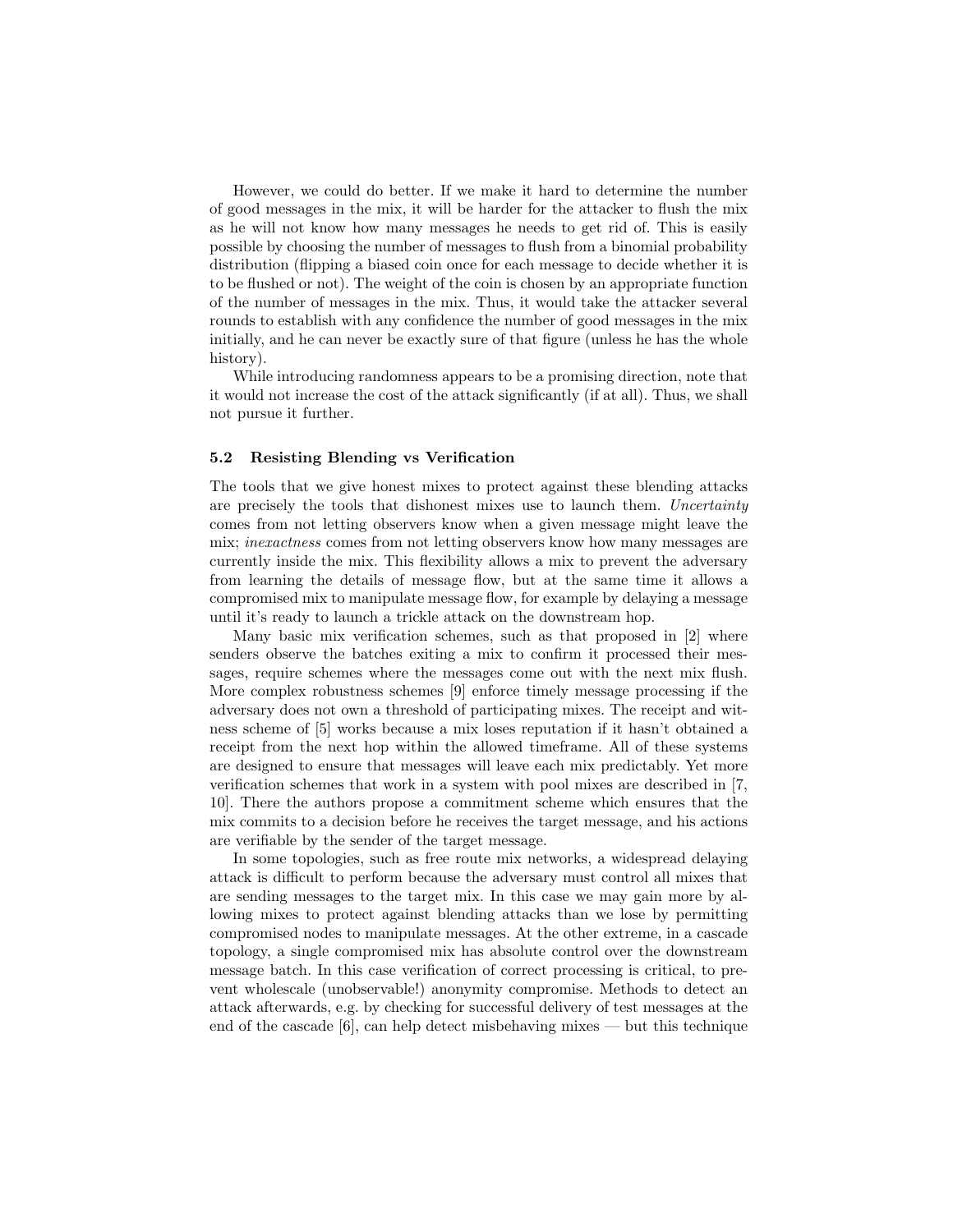only works for cascade topologies, and it assumes that the cascade head cannot distinguish test messages. As we design new protocols and batching approaches, we must consider this tradeoff between protection from blending attacks and verifiability.

## 5.3 Cover Traffic

Cover traffic is another promising protection against blending attacks. Consider a simple cover traffic policy, suggested originally by Lance Cottrell: at each flush one dummy is put out onto the network. The dummy message generated by the mix looks like a normal message. Assume that like the current Mixmaster dummy generation algorithm, it has by default a constant length of 4 hops, and it ends at a mix rather than at a receiver.<sup>6</sup>

This dummy policy still allows an attacker to flush the mix free of good messages and be certain about it. However, once the target message is inserted into the mix, at every round at least one message unknown to the attacker comes out. Naturally, when two messages come out, the attacker knows that the target message was one of those, but he does not know which one. If the attacker finishes here, he has reduced the anonymity of the message to 1 (that is, two possible receivers). However, he can do better. Assuming a free-route mix network, he can keep tracking both messages (and all the messages that result when these pass through more mixes) until he can detect that one message has gone to a recipient. That is the target message since all the dummy messages end in a mix. This attack is exact, but much more expensive than anything we have described previously.

We can make the adversary's job harder by making the mix choose its route length for the dummies from a uniform distribution rather than always choosing 4 by default. We can get further protection by allowing mixes to send cover traffic to the users. However, providing complete protection with this approach is very hard. Each mix must know all the users in the system: if a mix only delivers dummies to a subset of the users, an adversary can distinguish with better than even probability between a dummy and a legitimate message.

Note that constant rate dummy policies do not affect the blending attack properties provided by the mixes themselves. Constant dummies simply magnify the scale of the attack without changing the properties. For example, even with the above cover traffic policy (a dummy added at each flush), a threshold mix network can be attacked in  $\epsilon$  time (but a very large number of messages). We can provide stronger protection by adding a variable number of dummies to each  $b$ atch — say, by choosing from a geometric distribution (flip a weighted coin: if it comes up heads, add a dummy and flip again). Some Mixmaster remailers have begun adopting a similar approach. We leave its analysis to future work.

 $6$  The current Mixmaster dummy policy suffers also from the fact that there is no policy — a user or operator must manually decide to send each dummy. Some people have automated the process with periodic cron scripts, but we strongly recommend a coordinated networkwide policy that all users and mixes follow.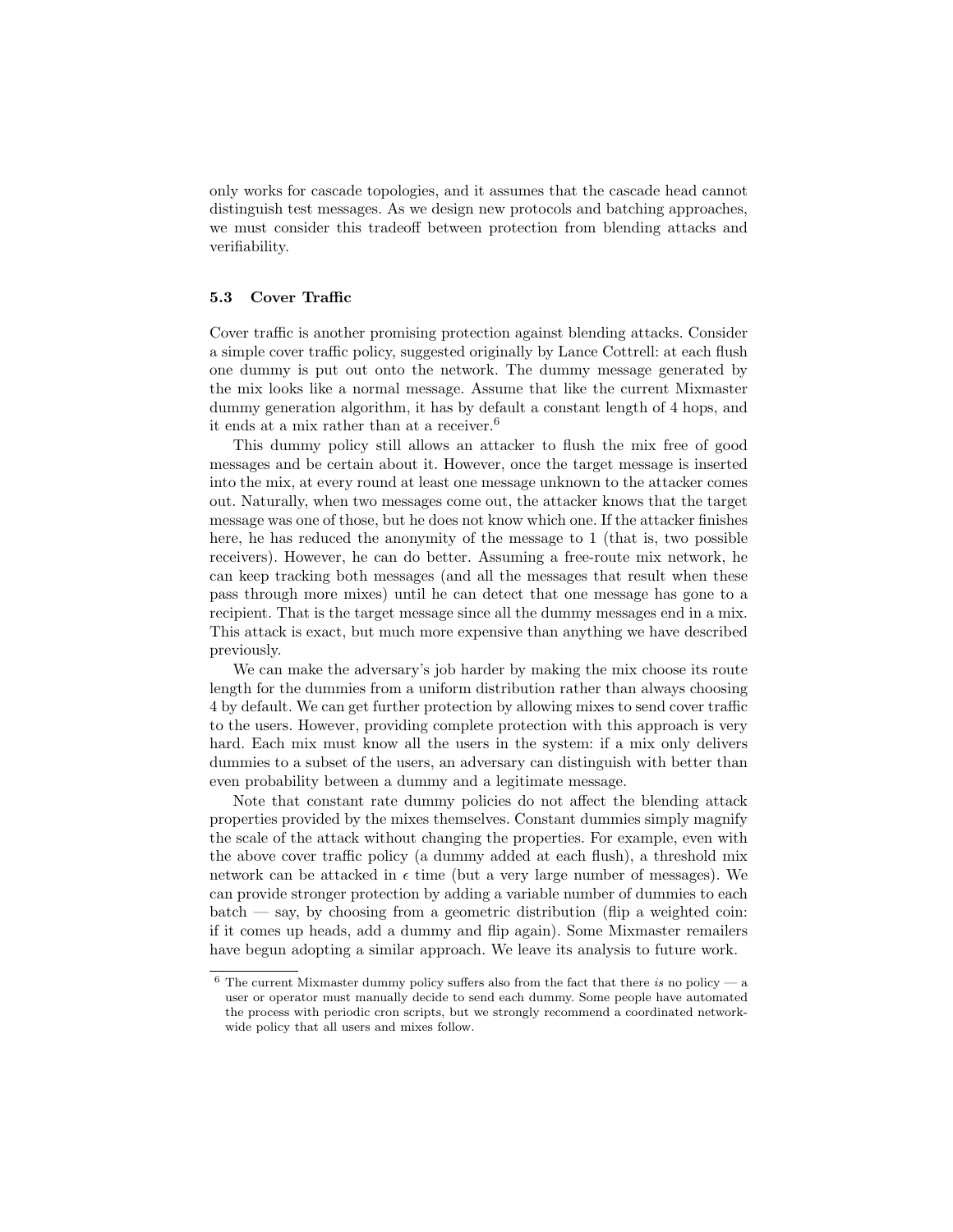### 5.4 Making Messages Unrecognizable

Link encryption offers some limited protection against traffic analysis. Encrypted links between honest nodes prevent an adversary from recognizing even his own messages, thus making it harder to flood mixes and watch where outgoing messages go. However, since the adversary performing the flooding attack can choose the next destination of each message, he may still be able to recognize his messages. At the extreme, he can direct all his chaff messages at the same next mix, so any other message will still stand out. A good link padding scheme may be able to further frustrate him, but much more research remains.

Babel [8] introduces inter-mix detours, a scheme where mix nodes can choose to rewrap a message and send it through a few randomly chosen new hops so even the sender cannot be sure of recognizing his message as it leaves the mix. This approach could help complicate blending attacks, but also introduces reliability risks; we leave its analysis for future work.

# 6 Limitations of Stop-and-Go Mixes

While active attacks have been widely cited in the literature and methods of protection against them have been suggested informally, most of these have not been rigorously analysed or evaluated [3, 8, 10, 11].

We now concentrate our attention on one particular proposal — Stop-and-Go Mixes [11]. The authors outline several techniques that could be used to protect mix systems against active attacks like the ones considered in this work.

The first is a scheme for an anonymity system based on a mix cascade that requires authentication. This is based on a stronger assumption — that the attacker cannot mount a distributed  $n-1$  attack where the hostile messages come from different users. Unfortunately, it seems very hard to reuse this idea in free route networks, since there is no centralized input location at which we can do authentication; compromised mixes could claim to have done authentication on traffic they instead generate themselves.

The second scheme, Stop-and-Go mixes (SG mixes), involves the sender estimating a time window during which the message is allowed to arrive at each of the mixes making up the route of the message. If the message arrives during that time period it will be forwarded on; otherwise it will be discarded. Therefore the attacker's ability to delay messages is much more limited, so active attacks are harder.

The attack is uncertain, and the authors argue that the probability of executing the attack successfully is very low.

However, the scheme relies on the users being able to accurately calculate a security parameter that depends on their estimate of the rate of arrival of messages to the mixes that the target message will go through at the time it will travel through them. In other words, the users need to be able to predict the traffic levels in the system in the future to remain anonymous. This is likely to be exploited by the attacker (the exact details depend, of course, on how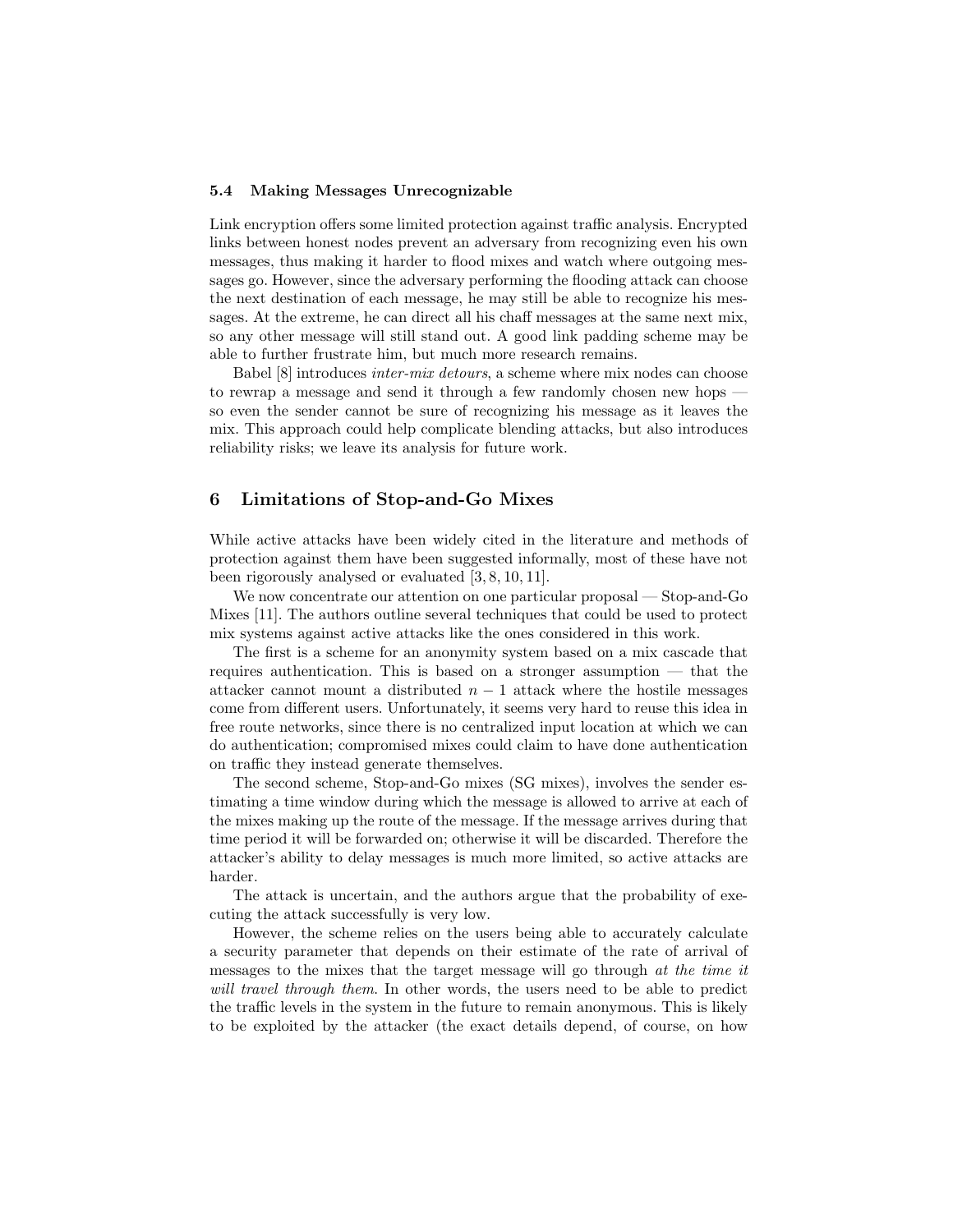the security parameter is calculated). Furthermore, an active attacker is able to arbitrarily affect the levels of traffic in the mixes which the target message goes through. It is conceivable that combining SG mixes with reputation systems as in [5] or [6] might help.

Thus, we defer the evaluation of SG mixes to future work as the precise details of parts of the protocol crucial to the security of the system have not yet been worked out.

# 7 Conclusion

We present a set of mixes and examine their anonymity, message delay and blending attack properties. In particular, we suggest that it is useful to partition the mixes into certain categories of vulnerability but emphasize that the cost and worst case attack scenario are important qualities to consider.

Simple timed mixes seem best for anonymity infrastructures that require low latency. On the other hand, if we do not need guaranteed low latency, adding a pool to the mix can significantly improve anonymity. Allowing the pool to process a fraction of waiting messages (above a certain threshold) each round further improves robustness against flooding attacks designed to flush out a target message.

Although we show the mixes to be rather vulnerable to active attacks, some avenues still have hope. The first of these is verification schemes. We also touch on cover traffic, a more widely used solution. We assess the cover traffic policy used in Mixmaster, point out weaknesses, and discuss some approaches to strengthening its dummy policy.

The paper can also be treated as a tutorial on the different styles of mixes and as a recommendation to the Mixmaster implementors to alter the cover traffic policy and introduce thresholds into the mixes.

|          |                 | Average                              | Anonymity |                                                       |
|----------|-----------------|--------------------------------------|-----------|-------------------------------------------------------|
|          |                 | Delay                                | Min.      | Max                                                   |
| Simple   | Threshold       | $\frac{n-1}{2r}$                     | $\,n$     | $n_{\rm c}$                                           |
|          | Timed           | $rac{t}{2}$                          | $\Omega$  | mix capacity                                          |
|          | Thresh. or Time |                                      | $\Omega$  | n                                                     |
|          | Thresh. & Time  |                                      | $\,n$     | mix capacity                                          |
| Constant | Threshold       | $(1+\frac{f}{n+f})\frac{n}{r}\geq n$ |           | $rac{f}{n}$<br>$\log(n+f) + \frac{f}{n} \log f$       |
| Pool     | Timed           |                                      | $\geq 1$  | $\langle \text{total } \# \text{ of senders} \rangle$ |
| Dynamic  | Cottrell        |                                      | $\geq 1$  | $\langle \text{total } \# \text{ of senders} \rangle$ |
| Pool     | Thresh. & Time  |                                      | $\geq n$  | $\langle \text{total } \# \text{ of senders} \rangle$ |